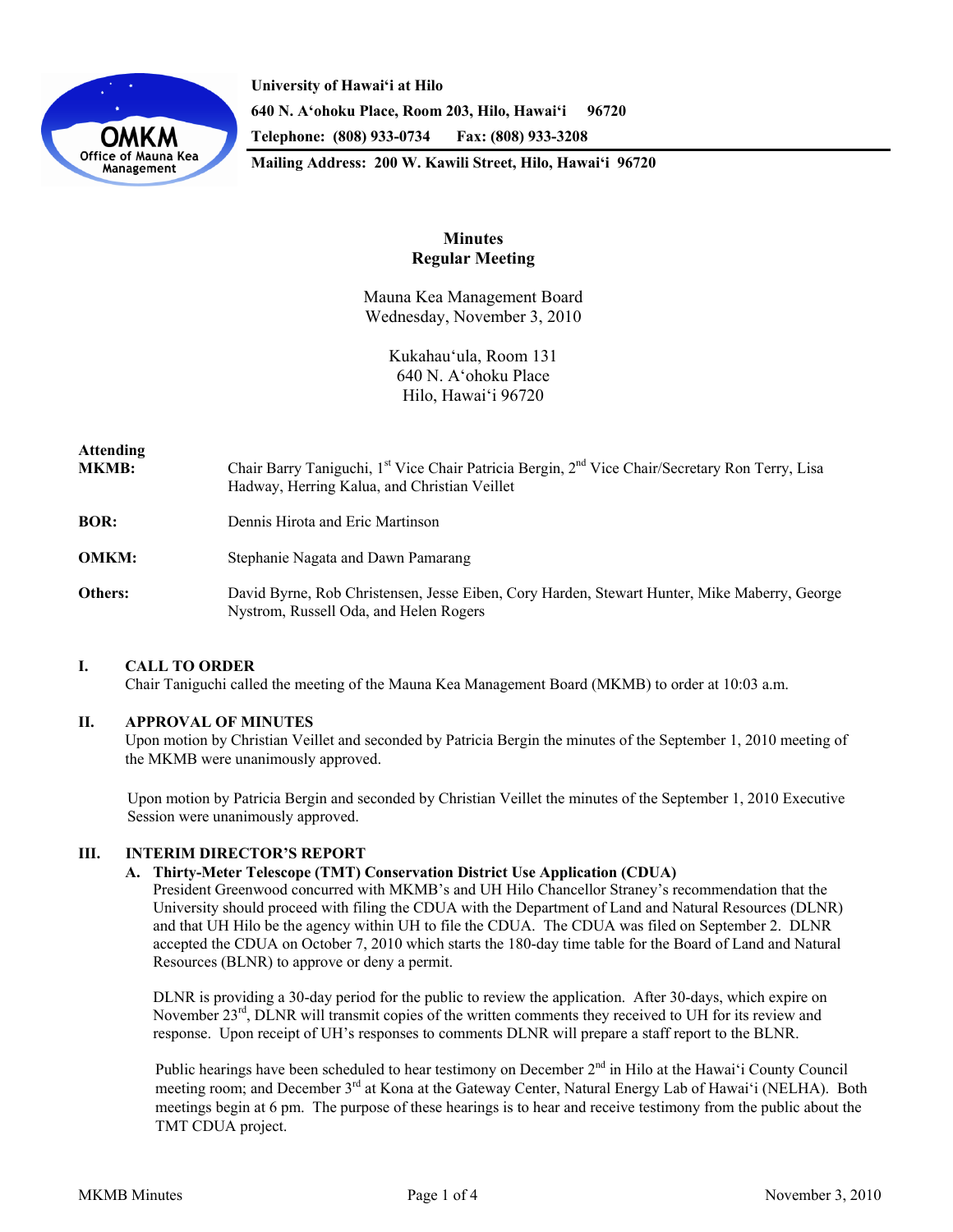# **B. Project Proposals**

The Office received two proposals from Gemini Observatory. One is a re-submittal of its diesel storage tank and the other is a request to install an earthquake sensor. At the suggestion of Ron Terry, a small committee of community experts was convened. The committee includes an engineer, architect and an environmental assessment consultant. They will be assisting in the technical aspects review of the documents.

Stewart Hunter, Mauna Kea Observatories Support Services (MKSS), submitted a proposal to install guardrails in front of two culverts along the access road. It is currently undergoing review by Kahu Kū Mauna. The proposal to install guardrails is a safety issue. In September two vehicular accidents occurred on consecutive weekends on the second switch back on the summit access road. The accidents occurred when the drivers, who were blinded by the setting sun, ran their cars off the road, nearly flipping into a culvert. During certain times of the year the azimuth of the sun is perfectly aligned with certain sections of the road causing short periods of impaired vision to uphill drivers.

# **C. Ranger Corps**

Ahiena Kanahele left the ranger corps. He was with the corps for six years. He is planning to attend school.

Ads announcing the recruitment for OMKM rangers will appear in local daily newspapers on Nov.  $7<sup>th</sup>$  and  $14<sup>th</sup>$ . The closing date to apply is Nov.  $19<sup>th</sup>$ . We are looking at filling two positions hopefully in December.

The second vacancy occurred when one of our rangers, Scotty Paiva was recently hired as our Chief Ranger. Scotty began his new duties on October 1, 2010. Scotty comes to us with extensive experience. He is retired from the Hawaiʻi County Fire Department where he was a Battalion Chief in charge of emergency medical services. He also has experience as a Hawaiʻi County Police Officer, and is currently a Commander with the Coast Guard Reserves. He is helping MKSS with the preparation of a fire emergency and safety plan and will be coordinating quarterly emergency response training for the rangers, as well as observatory personnel. Scotty will also oversee the repair and maintenance of the rangers' vehicular fleet, and respond and follow up on complaints and reports made by the public, observatories and commercial tours. Until the two vacant ranger positions are filled, Scotty will be pitching in as a ranger and chief ranger.

## **D. Recognition of David Byrne**

David Byrne was recognized and thanked for his efforts in developing and guiding the Mauna Kea Ranger program. Interim Director Nagata expressed OMKM's deepest appreciation and gratitude to David Byrne for his tremendous efforts in making the Mauna Kea ranger program the success it is today. Mr. Byrne was there from the very beginning in 2001 when he willingly accepted the responsibility for setting up and supervising the ranger program. He was tireless in his efforts in making the program run like clockwork. He did this in addition to managing the Visitor Information Station.

On behalf of the Mauna Kea Management Board, the Office of Mauna Kea Management, Kahu Kū Mauna Council, and the University of Hawaiʻi Hilo, Chair Taniguchi read aloud and presented the Resolution of the Mauna Kea Management Board and the Office of Mauna Kea Management to David Byrne.

Mr. Byrne stated it was an honor to be in a position to help develop this very important program for Mauna Kea. As with all programs, however, it was not just himself. There were many rangers and other staff members that contributed to this program. He acknowledged the first two Mauna Kea rangers hired, Kimo Pihana and Richard Berner, who also contributed to this program.

#### **IV. KAHU KŪ MAUNA COUNCIL (KKMC)**  No report.

## **V. NEW BUSINESS**

# **A. Status Report on "Understanding the Wēkiu Bug's Environment: High-Resolution Modeling and Observations of Summit Winds and Moisture in Mauna Kea's Complex Environment"**  Interim Director Nagata introduced Dr. Steven Businger who is a Professor with the Department of Meteorology

at the University of Hawaiʻi Manoa's School of Ocean and Earth Science and Technology. Dr. Businger was engaged to do a four-year study to look at how terrain and weather impacts the wēkiu bug's food distribution. The end product is a modeling program. Dr. Businger participates in the wēkiu bug scientific committee.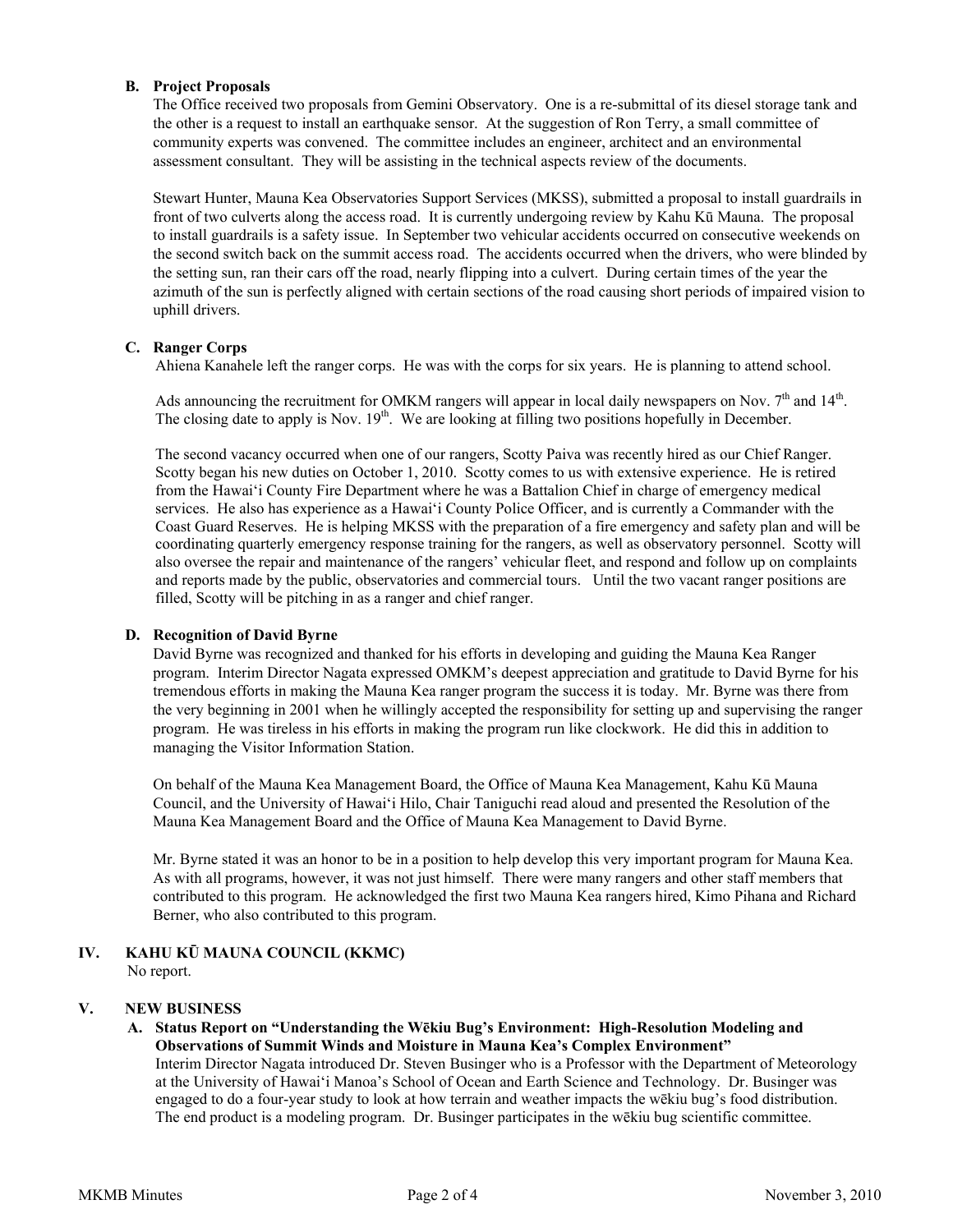## *Motivation for this Study*

The project is looking at how the ecology of the summit region determines the distribution of the wēkiu bug. It is hypothesized that the wēkiu bug's distribution is controlled by the summit's ecology including geological and meteorological factors. Summit geology includes suitable soils e.g., loose cinder, absence of near-surface permafrost, and absence of glacial scouring. Meteorology of the summit includes suitable habitat such as sufficient warmth, moisture, and food (bugfall). It is also proposed that the distribution of bugfall is controlled by winds in a way that is analogous to drifting snow.

## *Goals of this Study*

The goal of this study is to document and model the relationship of the summit-scale meteorology, with a focus on moisture and food transport, and the distribution of the wēkiu bug.

#### *Summary*

To supplement weather data collected from observatories located on the summit ridges, four automated weather stations were installed in areas below the ridge on Puʻu Pohaku, Puʻu Hauoki, Puʻu Kea and Puʻu Wekiu. The model he is using is the Snow Tran 3D drifting snow modeling that has been used in Colorado, Idaho, Wyoming, Alaska, Antarctica, Greenland, Norway, Siberia, and the Alps. Input factors include winds during snow storms to simulate snow accumulation, wind data to simulate bugfall distribution, and air temperature, relative humidity, wind speed/direction and precipitation

#### Discussion

Ron Terry inquired how much longer the study will continue given the current level of funding. Dr. Businger replied this should wrap up probably by the end of the summer (2011). They plan to pull the stations off the summit at the end of the snow season.

Dr. Businger stated a report on the climatology of the summit has been written and is available on line. A second report comparing Mauna Kea and Mauna Loa weather data is finished and is currently being edited. That should be available soon. He hopes to publish more papers on specific results from the stations and snow modeling including annual reports.

At the request of Chair Taniguchi, Dr. Businger talked about the Mauna Kea weather center web site: www.weather.hawaii.edu. This site provides weather data for the Hawaiian Islands.

Lisa Hadway asked if he was able to ascertain signature climate change. Dr. Businger replied he and Interim Director Nagata have been talking about doing a study of how climate change can influence these climatological variables that are important for both astronomy and the ecology.

Dennis Hirota asked how bugfall is tracked. Jesse Eiben explained it is actually difficult to track. The bugs that fall out over the summit vary by species of insects. These events are unpredictable and untracked. He has gone out and measured what has fallen out on the snow banks and identified what those insects were, but has not done it very often. What is falling out of the sky and in what densities varies throughout the year, but there is always something.

Christian Veillet had a question about the location of the wēkiu bug and how the wind moves the wēkiu bug from one place to another. Mr. Eiben replied there is very sparse data containing information where bugs are through time and around cinder cones. It is very difficult to make this type of assessment.

Dr. Veillet also asked about information on the temperature of the ground/soil. Dr. Businger replied there is a number of soil gauges put around the summit and they have the data.

Dr. Terry stated it seems the intensity of sunlight over long periods of time may be correlated with the wēkiu bug survival rate. One aspect of climate change would be reduction of solar radiation on the mountain. Mr. Eiben stated it would be more complex than that. John Price from UH Hilo Geography Department indicated that in 100 years with current climate projections, the alpine stone desert would be replaced by temperatures supporting alpine shrub land instead. The bugs themselves grow well at high temperatures, but the food they eat must die at cold temperatures.

Cory Harden stated the wēkiu bug was found in 1980 on Mauna Kea. Were they found earlier than that on Mauna Loa or were similar bugs found on mountains in other places of the world? Dr. Businger thought it was unique to Hawaiʻi . There is a bug on Mauna Loa, but it was discovered after the wēkiu bug. Mr. Eiben added the wēkiu